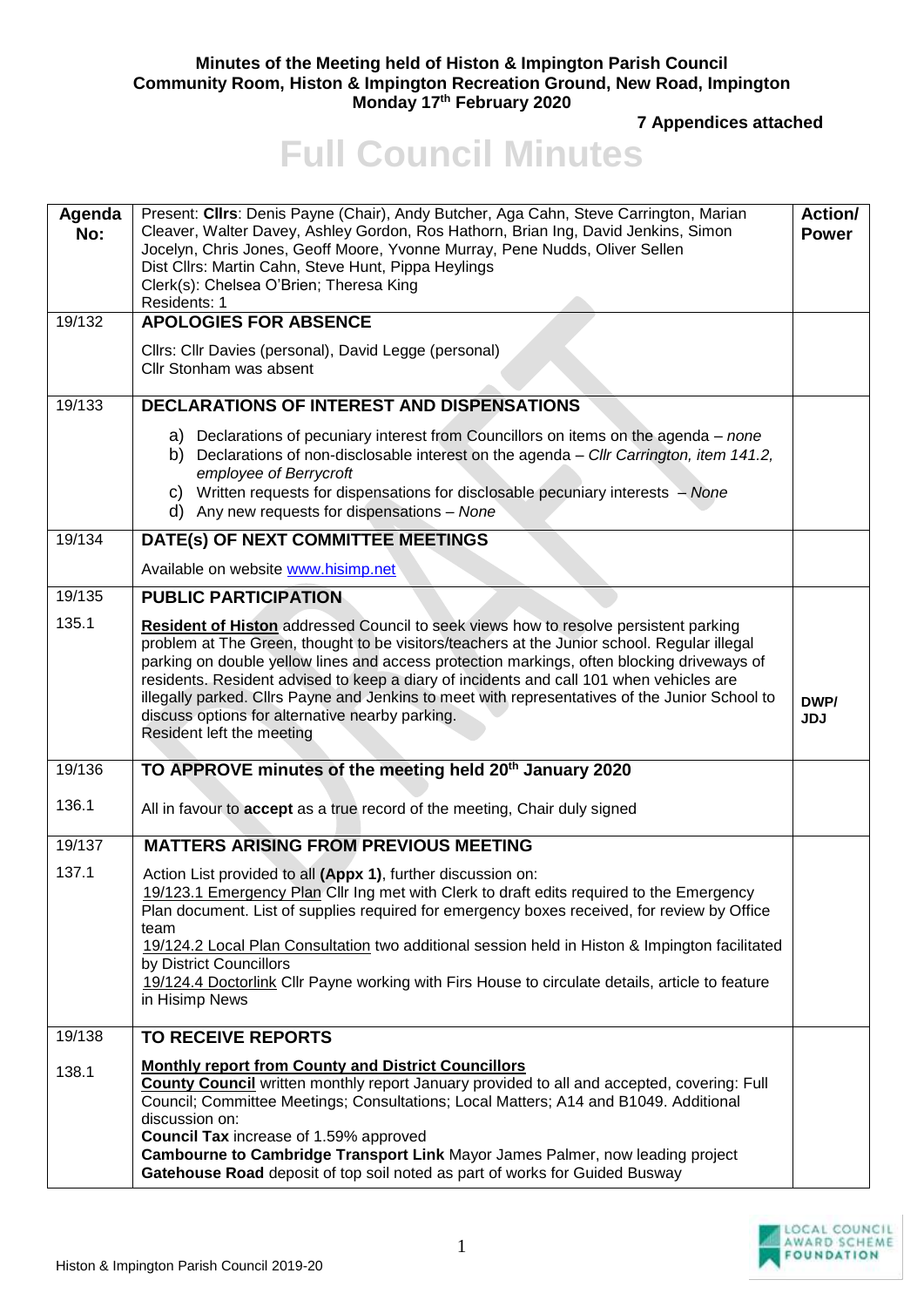|                 | Improvements. Options for future use of land discussed, noting in current ownership of CCC<br>General Purposes Committee to implement no car zones outside two schools, clarified in<br>the City                                                                                                                                                                                                                                                                                                                                                                                                                                                                                                                                                                                                                                                                                                                                                                                                                                                                                                                                                                                                                                                                                                                                                                    |                |
|-----------------|---------------------------------------------------------------------------------------------------------------------------------------------------------------------------------------------------------------------------------------------------------------------------------------------------------------------------------------------------------------------------------------------------------------------------------------------------------------------------------------------------------------------------------------------------------------------------------------------------------------------------------------------------------------------------------------------------------------------------------------------------------------------------------------------------------------------------------------------------------------------------------------------------------------------------------------------------------------------------------------------------------------------------------------------------------------------------------------------------------------------------------------------------------------------------------------------------------------------------------------------------------------------------------------------------------------------------------------------------------------------|----------------|
|                 | <b>District Council</b> written monthly report January copied to all and accepted covering: Scheme<br>of Delegation Planning Committee; Local Plan Issues & Options; Zero Carbon Grants;<br>Community Safety Resilience Workshop; Coffee with a Cop; New Complaints Procedure;<br>East-West Rail Route; Proposals to Upgrade South Cambridgeshire Hall; Revised Air Quality<br>Strategy; Holocaust Memorial Day; Biosphere Reserve; Meetings<br>Additional discussion on                                                                                                                                                                                                                                                                                                                                                                                                                                                                                                                                                                                                                                                                                                                                                                                                                                                                                            |                |
|                 | Scheme of Delegation legal requirement by SCDC to review scheme, amendment accepted.<br>Consultation to seek views of Parish Councils expected, Cllr Payne highlighted action on<br>Parish Council Planning Committee to meet with SCDC to discuss in-consistencies with<br>planning conditions requested by other authorities and sites considered sensitive by the<br>Parish Council                                                                                                                                                                                                                                                                                                                                                                                                                                                                                                                                                                                                                                                                                                                                                                                                                                                                                                                                                                              |                |
| 138.2           | <b>Clerk's Report (Appx 2)</b> copied to all and accepted.<br>Cllr Murray wished to thank the efforts of Cllrs Jones, Nudds and the Assistant Groundsman<br>dealing with storm damage out-of-hours including the Tree in The Copse, in the ownership of<br>Histon Football Club that fell and partially blocked the B1049 and damaged the highway<br>barrier. Cllr Carrington to enquire with Holding Company about future of the site and concerns<br>regarding health of some of the trees<br>Manor Park Cambridge Water will be undertaking investigative work 19th February,                                                                                                                                                                                                                                                                                                                                                                                                                                                                                                                                                                                                                                                                                                                                                                                    | <b>SC</b>      |
| 138.3           | machinery and pump expected on-site<br>Chairs Report (Appx 3) copied to all and accepted. Additional discussion on:<br>Spam Emails - Chair reminded all to check email addresses if a mail looks suspicious,<br>happy to give advice to those who have concerns<br>HI Hub now live, Chair urged all to sign up www.hihub.info/<br>Local Plan Issues & Options online submission, Chair sought the views of members who<br>had tried to submit comments. General census, difficult and long-winded with regular cyber<br>checks to check authenticity<br>Live Planning Applications to feature on HI Hub, volunteers required to post regular<br>updates to the HI Hub team. Cllr Ing expressed interest to help when required                                                                                                                                                                                                                                                                                                                                                                                                                                                                                                                                                                                                                                       | <b>DWP/BSI</b> |
|                 |                                                                                                                                                                                                                                                                                                                                                                                                                                                                                                                                                                                                                                                                                                                                                                                                                                                                                                                                                                                                                                                                                                                                                                                                                                                                                                                                                                     |                |
|                 |                                                                                                                                                                                                                                                                                                                                                                                                                                                                                                                                                                                                                                                                                                                                                                                                                                                                                                                                                                                                                                                                                                                                                                                                                                                                                                                                                                     |                |
| 19/139          | <b>Working Group/Task &amp; Finish Groups Reports</b>                                                                                                                                                                                                                                                                                                                                                                                                                                                                                                                                                                                                                                                                                                                                                                                                                                                                                                                                                                                                                                                                                                                                                                                                                                                                                                               |                |
| 139.1<br>139.2  | Neighbourhood Plan written report provided to all (Appx 4), reaffirming action on all<br>Committees to adopt NP Projects and develop plans to address them, supported and noted<br>by all present. Cllr Jenkins thanked all that assisted with Examiner queries during his<br>absence, final report expected later this month<br>A14 Action Group written reported provided to all (Appx 5) detailing species of trees to be<br>re-planted. Thanks recorded to David Hamilton, SCDC for work to date. Cllr Hathorn<br>confirmed triangular piece of land on B1049 will not be grassed due to maintenance issues,<br>option for low-level planters noted. Air Quality monitor in situ on Cambridge Road currently<br>tracking Orchard Park monitor, to be reviewed following re-instatement of 70mph<br>Kings Meadow - meeting TBC<br>Newsletter Editorial - next meeting due 18th February<br>Drainage Working Party - flooding on High Street reported to CCC, drains to be sluiced<br>ASAP, Cllr Jenkins to advise of flooding at the pump area and request drain to be included<br><b>Committee Chair Reports</b><br><b>Community Park Sub Committee</b> - next meeting TBC<br>Finance & Assets Committee - next meeting due 27th April 2020<br>Highways Committee - meeting scheduled 11 <sup>th</sup> February postponed, next meeting<br>scheduled 14th April | <b>JDJ</b>     |
| 19/140<br>140.1 | TO ACCEPT COMMITTEE REPORTS note actions and agree                                                                                                                                                                                                                                                                                                                                                                                                                                                                                                                                                                                                                                                                                                                                                                                                                                                                                                                                                                                                                                                                                                                                                                                                                                                                                                                  |                |

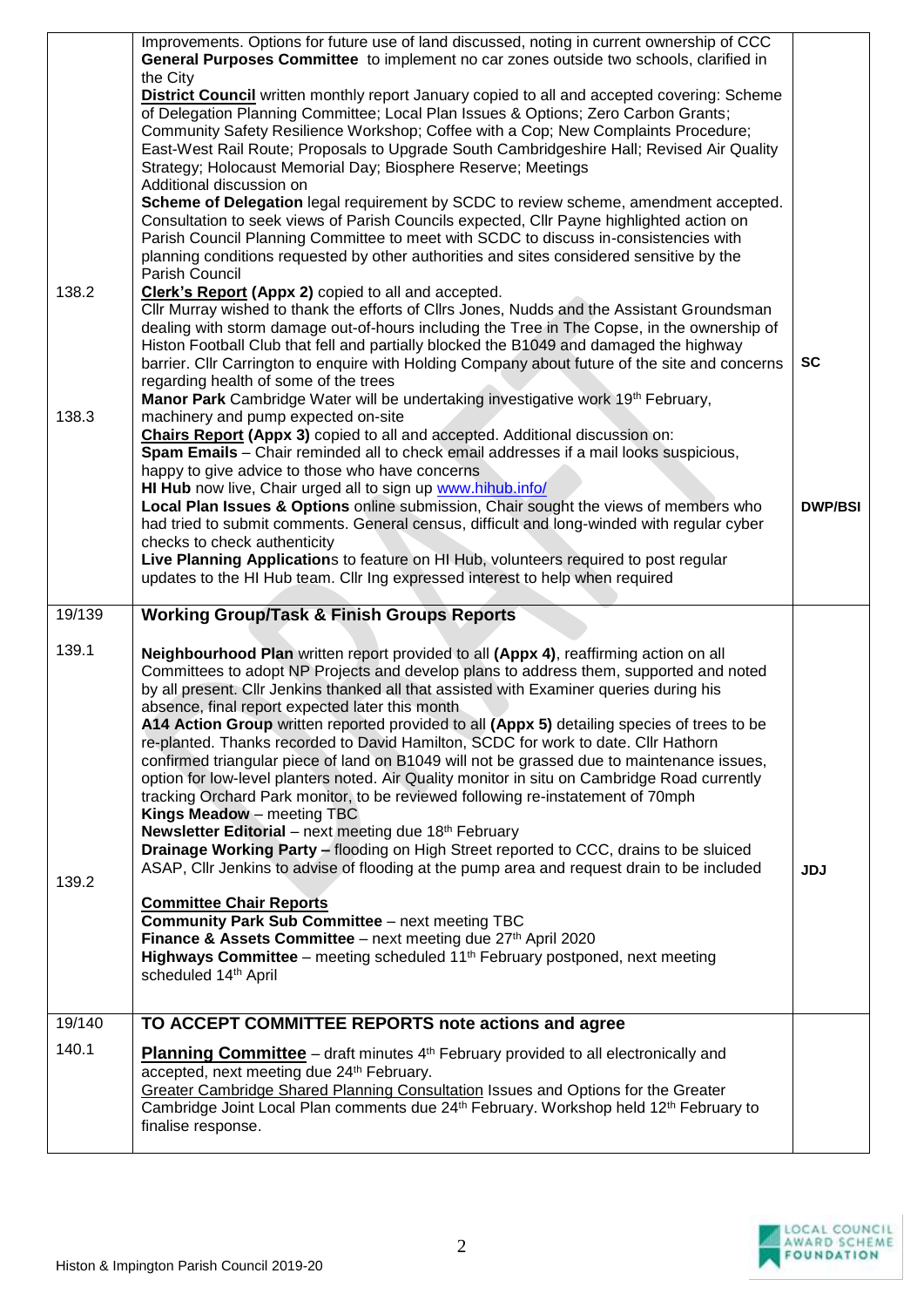| 140.2          | <b>Recreation Committee</b> – draft minutes $10th$ February provided to all electronically and<br>accepted. Next meeting due 23rd March                                                                                                                                                                                                                                                                                                                                                                                                                                                                                                                                |                                                                             |
|----------------|------------------------------------------------------------------------------------------------------------------------------------------------------------------------------------------------------------------------------------------------------------------------------------------------------------------------------------------------------------------------------------------------------------------------------------------------------------------------------------------------------------------------------------------------------------------------------------------------------------------------------------------------------------------------|-----------------------------------------------------------------------------|
| 140.3          | <b>Environment Committee</b> – draft minutes 11 <sup>th</sup> February provided to all electronically and<br>accepted. Next meeting due 3rd March                                                                                                                                                                                                                                                                                                                                                                                                                                                                                                                      |                                                                             |
| 140.4          | <b>Employment Committee</b> - draft minutes 24 <sup>th</sup> January provided to all and accepted, next<br>meeting due 20 <sup>th</sup> February                                                                                                                                                                                                                                                                                                                                                                                                                                                                                                                       |                                                                             |
| 19/141         | TO RECEIVE FINANCE & ADMINISTRATION REPORT (Appx 2)                                                                                                                                                                                                                                                                                                                                                                                                                                                                                                                                                                                                                    |                                                                             |
| 141.1<br>141.2 | Delegated payment of accounts noted<br>Approve payment of outstanding accounts Proposed Cllr Ing, seconded Cllr Jenkins all in<br>favour agreed                                                                                                                                                                                                                                                                                                                                                                                                                                                                                                                        |                                                                             |
| 141.3<br>141.4 | Amounts paid in noted<br>Review of Finance Software Packages report provided (Appx 6) with recommendation:<br>Upgrade current software (Quickbooks) - delegating to the Clerk and Office Manager to<br>identify most suitable level of Quickbooks for the Parish Council<br>Clerk and Committee Clerk to produce report with costing to Full Council for Rialtas Burial<br>Ground and Assets Management software with the option to link to Pear Mapping<br>Cllr Ing highlighted request of Internal Auditor to run software parallel for 3 months. Proposed<br>Cllr Ing, seconded Cllr Carrington all in favour and agreed                                            | Clerk/<br><b>Office</b><br><b>Manager</b><br>Clerk/<br>Comm<br><b>Clerk</b> |
| 19/142         | <b>CLIMATE EMERGENCY</b>                                                                                                                                                                                                                                                                                                                                                                                                                                                                                                                                                                                                                                               |                                                                             |
| 142.1          | Cllr Hathorn verbally updated all of two information gathering sessions held discussing:<br>Carbon footprint of the Community Centre, aspirations for an Energy Audit. Dist Cllr<br>Heylings to share County Carbon Footprint<br>'What are we doing' mind maps<br>Developing a project plan with clear deliverables<br>Overall goal of the Parish Council being Carbon Neutral by 2021<br>Upgrade of SCDC streetlights to LED                                                                                                                                                                                                                                          | <b>Dist Cllr</b><br><b>Heylings</b>                                         |
|                | Dist Cllr Heylings informed all of collaborative community solar panel project with County<br>Council, details to be circulated.                                                                                                                                                                                                                                                                                                                                                                                                                                                                                                                                       | Dist Cllr<br><b>Heylings</b>                                                |
| 19/143         | <b>RECENT CORRESPONDENCE</b>                                                                                                                                                                                                                                                                                                                                                                                                                                                                                                                                                                                                                                           |                                                                             |
| 143.1          | <b>E-Circulation File available on request</b>                                                                                                                                                                                                                                                                                                                                                                                                                                                                                                                                                                                                                         |                                                                             |
| 19/144         | <b>OTHER MATTERS</b>                                                                                                                                                                                                                                                                                                                                                                                                                                                                                                                                                                                                                                                   |                                                                             |
| 144.1          | Annual Parish Meeting Arrangements Monday 11 <sup>th</sup> May 2020, to agree venue and<br>guest speaker. Following discussion, agreed Office team to enquire at the Methodist Church<br>Hall and St Andrews Centre. Guest speakers to have a theme of Community Support network<br>- Friends of Histon & Impington Wellbeing Team to be asked to present, as well as PCSO<br>Tony Martin. Office team to progress.                                                                                                                                                                                                                                                    | <b>Clerk</b>                                                                |
| 144.2          | <b>Byelaws</b> report provided to all (Appx 7) with recommendation of no changes required.<br>Proposed Cllr Gordon, seconded Cllr Jocelyn all in favour and agreed                                                                                                                                                                                                                                                                                                                                                                                                                                                                                                     |                                                                             |
| 144.3          | <b>Histon Feast 2020</b><br><b>Requests from Histon Feast:</b><br>Use of the Village Green for the Feast to host Big Band concert Friday 10 <sup>th</sup> July.<br>Use the Village Green for the Feast to run their bi-annual Saturday morning Feast<br>Market 11 <sup>th</sup> July<br>Cllr Nudds reminded Council of the suggestion to use an alternative venue for the Feast<br>activities. All in favour and agreed to permit use of the Village Green, Cllr Nudds to contact<br>Feast Committee to advise of other open space venues in the Villages which could be used<br>to host events. Clerk to contact Feast Committee authorising use of the Village Green | <b>PN</b><br><b>Clerk</b>                                                   |
|                | To agree to fund £25 to Litter Picking Flower Festival Display - all in favour and agreed<br>To agree to fund up to £50 for Parish Council Flower Festival Display - all in favour and<br>agreed                                                                                                                                                                                                                                                                                                                                                                                                                                                                       |                                                                             |